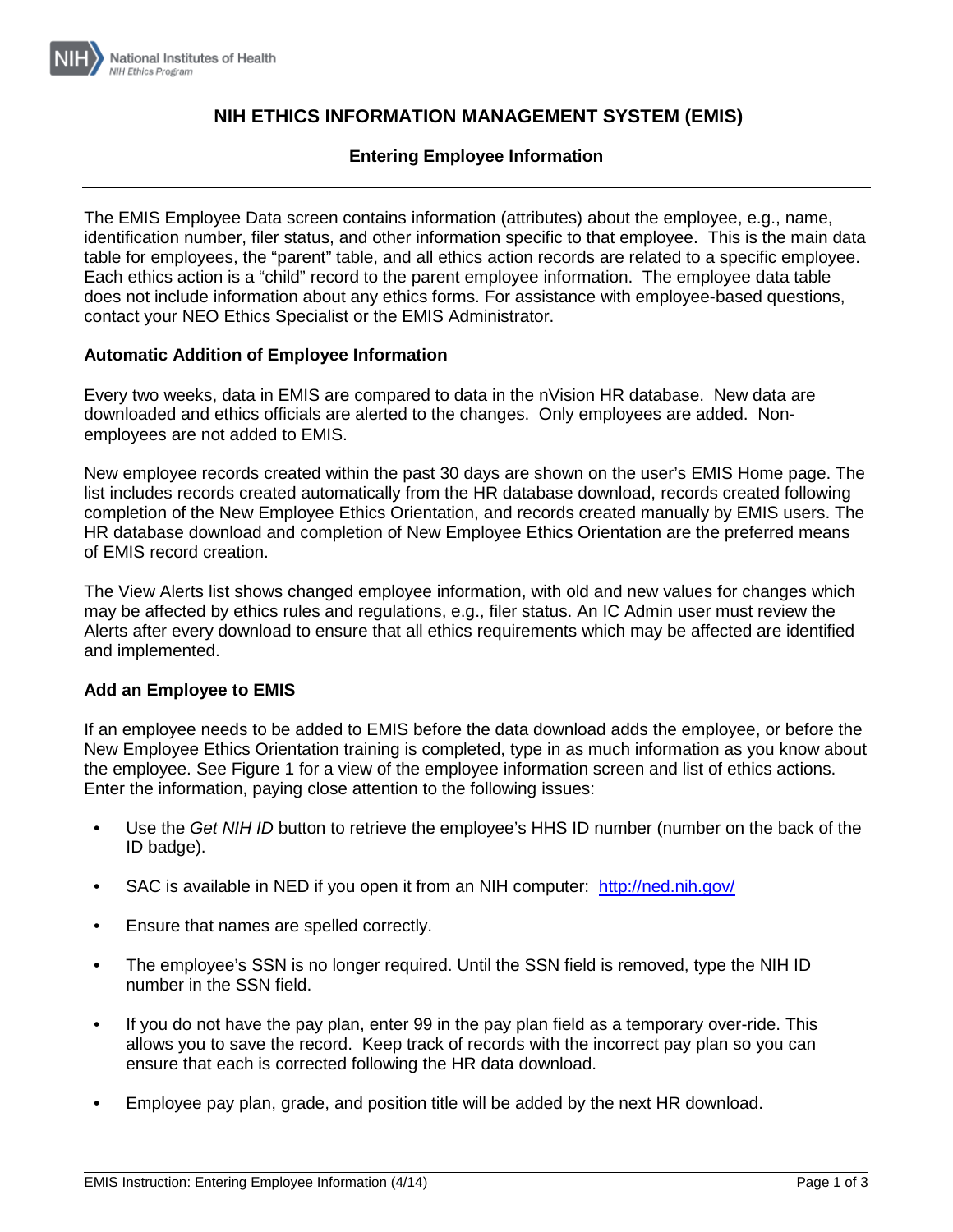- For Filer status, indicate whether the employee must file a financial disclosure report (OGE 278 or OGE 450). Choose HHS 717-1 for clinical investigators who must file the HHS 717-1 but who are not required to file either the OGE 278 or OGE 450. For all other employees, choose Ethics Training.
- Termination date means when the employee leaves the NIH. Change filer status to None.
- In Notes, indicate Entry on Duty (EOD) date if known. If employee is transferring from another IC, enter date transferred. Format is date, message, first initial and last name, e.g., 2/10/10 Tx NCI to OD. No paper file. PBJelly 1/1/08 EOD. PBJelly
- When data are correctly typed, choose *Save* at the bottom of the screen (not pictured).

| <b>Employee Data</b>          | <b>OGE 278</b><br>Public             | <b>JONES, INDIANA</b>  |                                                                                                                                                                                |                        |                          |                         |
|-------------------------------|--------------------------------------|------------------------|--------------------------------------------------------------------------------------------------------------------------------------------------------------------------------|------------------------|--------------------------|-------------------------|
| <b>HHS 716</b><br>Old SAO Rpt | Pre-                                 | EMIS Record ID#: 43463 |                                                                                                                                                                                |                        |                          |                         |
| <b>SAO List</b>               | Clearance                            | <b>Get NIH ID</b>      |                                                                                                                                                                                |                        |                          |                         |
| Advice                        | <b>OGE 450</b><br>Confidential       |                        | $* = required field$ $* = optional$                                                                                                                                            |                        |                          |                         |
|                               | HHS-717-1                            |                        | NIH ID # 987654321                                                                                                                                                             | Senior (Top 5)         | Yes $\blacktriangledown$ | <b>Supervisor</b><br>No |
| Agreement                     | <b>SAO Rpt</b>                       | Last Name JONES        |                                                                                                                                                                                | MI                     | <b>First Name</b>        | <b>INDIANA</b>          |
| Authorization                 | <b>HHS 348</b><br>Spon Travel        |                        |                                                                                                                                                                                |                        | <b>SSN</b>               | 987654321               |
| <b>CRADA</b>                  | <b>HHS 520 OA</b>                    | *Employee Status       | Active                                                                                                                                                                         |                        | $\rm ^{*}IC$             | <b>OD</b>               |
| <b>NIH 2809 ODA</b>           | (& HHS-521)                          | <b>‡ Division</b>      |                                                                                                                                                                                |                        | *SAC HNAT                |                         |
| Other Action                  | NIH-2803<br><b>WAG</b>               |                        | Position Raider of the Lost Ark                                                                                                                                                |                        | Salary $$0.00$           |                         |
| Protocol                      | <b>NIH 2850</b><br>Referral          | <b>Org Title</b>       | Doctor Jones                                                                                                                                                                   |                        | <b>Job Series</b>        |                         |
| Recusal                       |                                      | Pay Plan               |                                                                                                                                                                                |                        | <b>Filer Effect Date</b> |                         |
| Training                      | NIH-2854<br>Award                    | Grade                  |                                                                                                                                                                                |                        | *Filer Status            | <b>OGE 278</b>          |
| Waiver                        | <b>NIH-2855</b><br><b>Hon Degree</b> | <b>Ethics Official</b> | No<br>▼                                                                                                                                                                        |                        | <b>End Filer Status</b>  |                         |
|                               |                                      | <b>DEC</b>             | No                                                                                                                                                                             |                        | <b>Left NIH</b>          |                         |
|                               |                                      |                        | Notes 03/19/15 Tx OD to NCI. Files tx. DScully<br>4/16/14 Designated OGE 450 filer. Equal classification as 278 filer pending. DScully<br>04/15/14 Employee EOD to OD. DScully |                        |                          |                         |
|                               |                                      |                        | Delete<br>Update                                                                                                                                                               | JONES, INDIANA Reports |                          |                         |

*Figure 1: Employee Data Screen*

# **Update Employee Information**

- Search for and open the employee record. See Figure 1.
- Edit the field(s) as needed, e.g., for a new financial disclosure filer add the filer effective date and choose the appropriate filer status option from the drop down list.